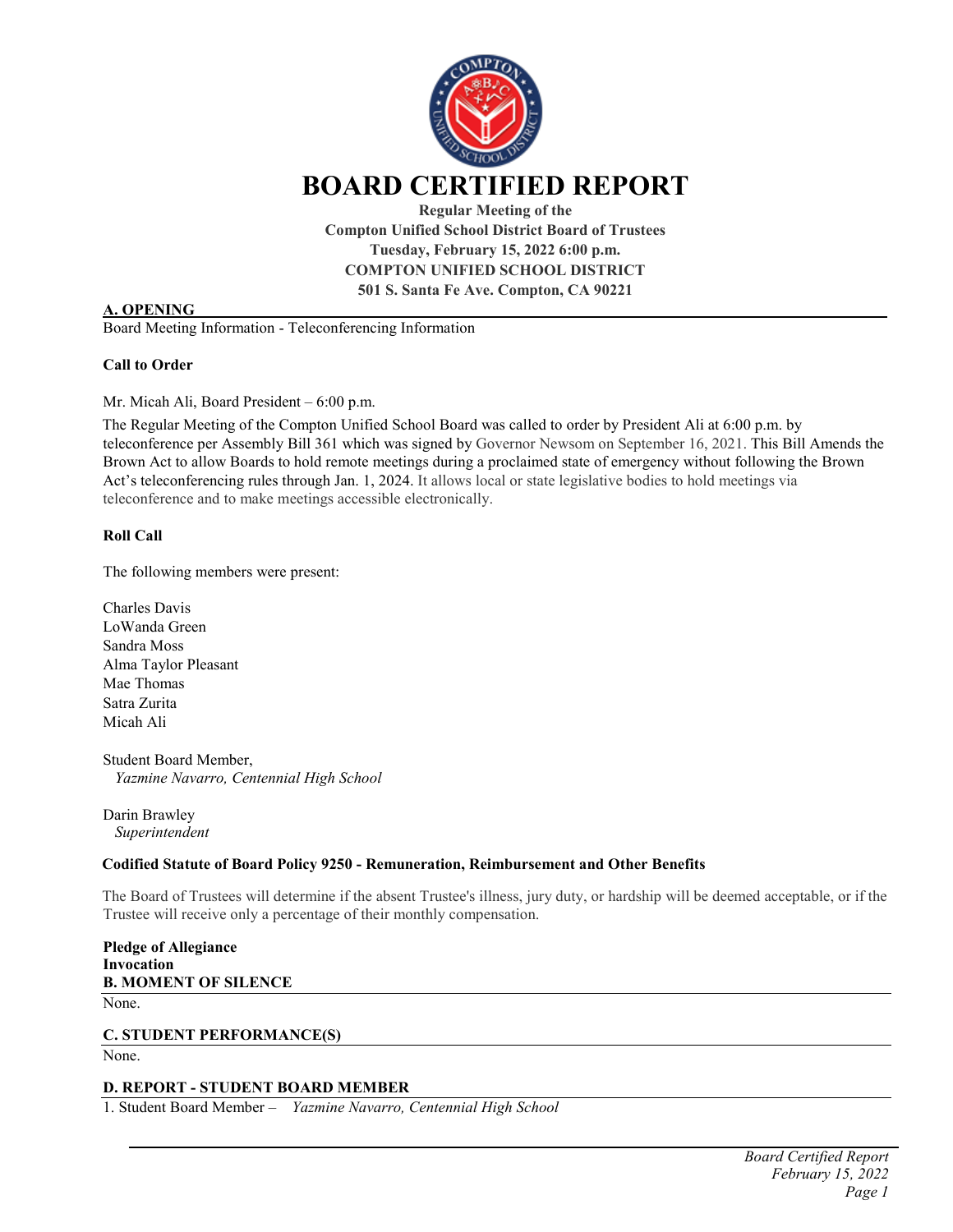# **E. PUBLIC COMMENTS ON CLOSED SESSION**

1. PUBLIC COMMENTS on CLOSED SESSION ITEMS None.

### **F. HEAR SPECIFIC CHARGES AGAINST EMPLOYEE(S) IF EMPLOYEE(S) RECEIVED A DISCIPLINARY NOTICE AND REQUESTS THAT CHARGES BE HEARD IN OPEN SESSION**

1. Hear Specific Charges Against Employee(s) if Employee(s) Received a Disciplinary Notice and Requests that Charges be Heard in Open Session

None.

## **G. CLOSED SESSION**

1. 21/22-125a - MOTION TO RECESS TO CLOSED SESSION TO ADDRESS CLOSED SESSION AGENDA. \*\*\*MOTION CARRIED\*\*\*

2. Public Employee Discipline / Dismissal / Suspension / Reassignment / Release / Nonreelection / Nonreemployment / Leave/Resignation / Reinstatement (Pursuant to Government Code Section 54957)

- 3. Personnel Matters Public Employee Appointments (Government Code Section 54957) Action
- 4. Conference with Legal Counsel (Existing Litigation) Pursuant to Government Code Section 54956.9(d)(1)

5. Conference with Legal Counsel (Anticipated Litigation) - Significant exposure to litigation pursuant to Government Code Section 54956.9(d)(2): Three Potential Cases - Including the Cases Identified Below

6. Conference with Legal Counsel (Anticipated Litigation) - Initiation of litigation pursuant to Government Code Section 54956.9(d)(4): One potential case

7. Matters Related to Students

- 8. Conference Labor Negotiators (Pursuant to Government Code Section 54957.6)
- 9. Conference with Real Property Negotiator

10. Joint Powers Agency Issue

- 11. Security Matters
- 12. Public Employees Complaints

# **H. PUBLIC COMMENTS ON OPEN SESSION**

1. PUBLIC COMMENTS - Agenda & Non-Agenda Items (Pursuant to Education Code 35145.5; and Government Code 54950, et seq.)

# **I. OPEN SESSION**

1. 21/22-125b - MOTION TO RECONVENE THE REGULAR BOARD MEETING \*\*\*MOTION CARRIED\*\*\*

2. 21/22-125c - Report Out of Closed Session

# **J. COMMUNICATIONS**

1. INFORMATION - Bond Update (Facilities Dept.) \*\*\*RECEIVED AND FILED\*\*\*

2. PRESENTATION - 2020/2021 Audited Financial Statements - Christy White Associates (Business and Administrative Services)

3. INFORMATION - Williams Settlement Implementation Project - 2nd Quarterly Report on Williams Lawsuit Settlement Uniform Complaints 2021-2022 (Accountability & Compliance) (Human Resources) **THIS IS TO CERTIFIY THAT THIS IS A TRUE AND**

**K. SUPERINTENDENT'S REPORT**

None.

| THIS IS TO CERTIFIY THAT THIS IS A TRUE AND<br><b>CORRECT COPY OF THE ITEMS AS ACCEPTED AND</b><br><b>APPROVED BY THE BOARD/SUPERINTENDENT OF THE</b><br><b>COMPTON UNIFIED SCHOOL DISTRICT</b> |
|-------------------------------------------------------------------------------------------------------------------------------------------------------------------------------------------------|
| $ITEM# 21/22 - 125a - 125c$                                                                                                                                                                     |
| <b>DARIN BRAWLEY, SUPERINTENDENT</b>                                                                                                                                                            |
|                                                                                                                                                                                                 |
|                                                                                                                                                                                                 |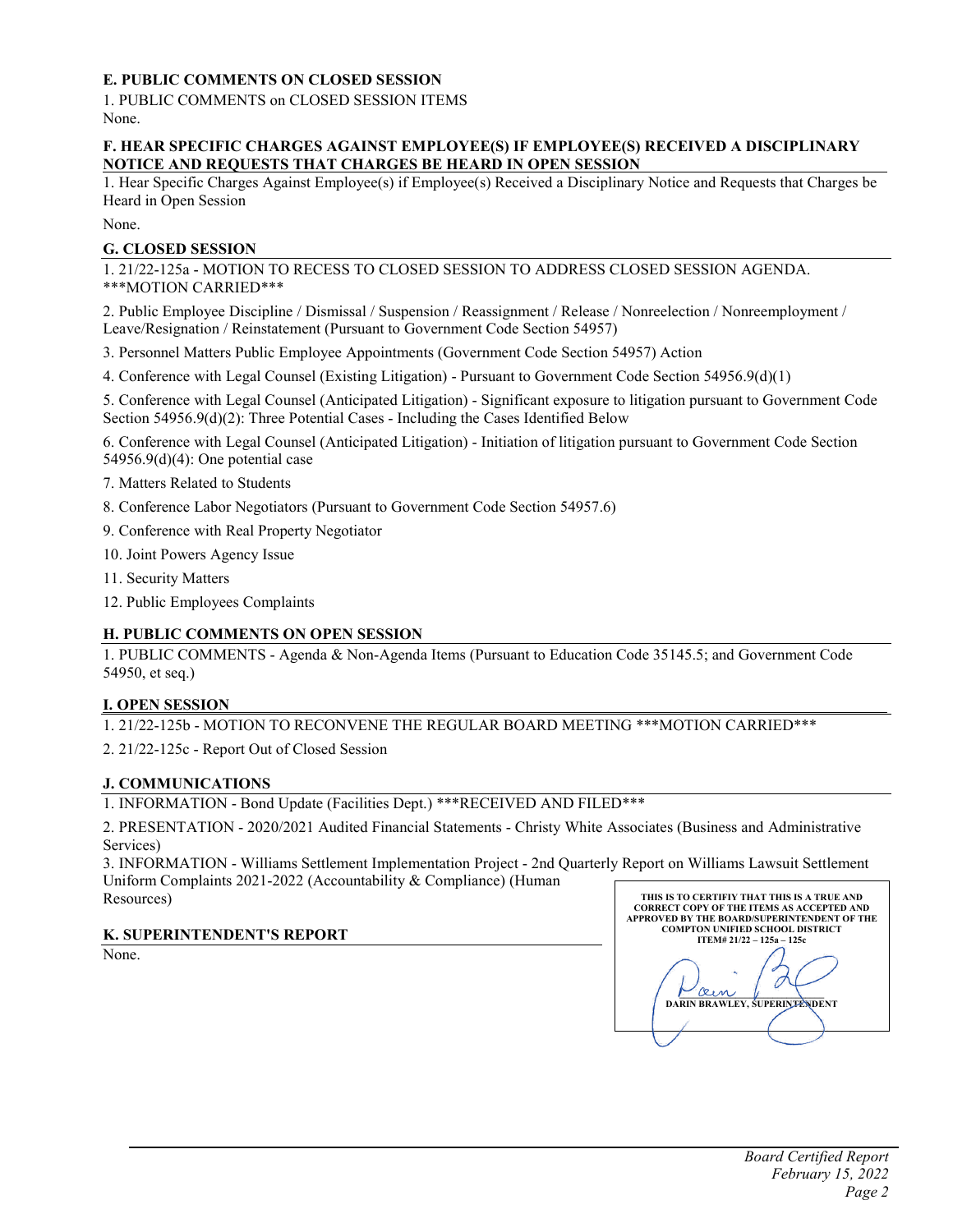# **L. SPECIAL SESSION**

1. 21/22-126a - Motion to Recess from the Compton Unified School District Board Meeting and Convene to the Regional Occupational Program (ROP) Board Meeting (Refer to Today's ROP Agenda) \*\*\*MOTION CARRIED\*\*\*

2. 21/22-126b - Motion to Reconvene the Regular Meeting \*\*\*MOTION CARRIED\*\*\*

## **M. APPROVAL OF MINUTES**

1. 21/22-127 - Approve the Minutes of the Regular Meeting of January 11, 2022, and the Special Meetings of January 11, 2022, and January 18, 2022.\*\*\*APPROVED\*\*\*

## **N. ACTION ITEMS - (Non-Consent)**

1. 21/22-1201 - 2022 California School Board Association (CSBA) Delegate Assembly Election (Office of the Superintendent) \*\*\*APPROVED\*\*\*

2. 21/22-2026 - Consideration/Approval of Tentative Agreements between Compton Unified School District (CUSD) and California School Employees Association (CSEA) and its Chapter 30 for 2019-2020 and 2020-2021 (Human Resources) \*\*\*APPROVED\*\*\*

3. 21/22-2027 - Consideration/Approval of Memorandum of Understanding (MOU) regarding Classified Summer Saver Program (Human Resources) \*\*\*APPROVED\*\*\*

4. 21/22-2028 - Consideration/Approval of Memorandum of Understanding (MOU) between the Compton Unified School District (CUSD) and California School Employees Association (CSEA) and its Chapter 30 regarding Minimum Wages (Human Resources) \*\*\*APPROVED\*\*\*

5. 21/22-2029 - Consideration Approval of Tentative Agreements between Compton Unified School District (CUSD) and Teamsters Local 911 regarding Reopener Negotiations for the Collective Bargaining Agreement (Human Resources) \*\*\*APPROVED\*\*\*

#### **O. ACTION - BUSINESS/CONSENT ITEMS (Routine Matters) - Consent Items are considered routine and will be** enacted, approved, adopted by one motion unless a request for removal, discussion or explanation is received from **any Board Member or member of the public in attendance.**

1. MOTION TO APPROVE CONSENT AGENDA ITEMS ARE: 21/22-128, 1132, 1133,1151, 1174, 1175, 1176, 1177, 1178, 1179,1180, 1181, 1183, 1184, 1185, 1186, 1187, 1188, 1189, 1190, 1192, 1193, 1196, 1197, 1198, 1999, 1200, 2023, 2031, 3011, 4037, 4039, 4040, 4041, 4042, 5055, 5056, 5057

2. 21/22-128 - Applications to Attend Professional Conferences/Workshops/School Business Meeting \*\*\*APPROVED\*\*\*

3. 21/22-1132 - Interagency Agreement between the Local Education Agency (LEA) Compton SELPA and Volunteers of America (Early Childhood Education) \*\*\*APPROVED\*\*\*

4. 21/22-1133 - Interagency Agreement between the Local Education Agency (LEA) and Crystal Stairs (Early Childhood Education) \*\*\*APPROVED\*\*\*

5. 21/22-1151 - Contracted Services - Public Health Foundation Enterprises, Inc. dba: Heluna Health - (COVID 19 Testing) (Business and Administrative Services) \*\*\*APPROVED\*\*\*

6. 21/22-1174 - Resolution No. 21/22-22 To Excuse Absence of Board Member-Sandra Moss (Board of Trustees) \*\*\*APPROVED\*\*\*

7. 21/22-1175 - Resolution No. 21/22-23 Resolution Authorizing Teleconferenced Meetings pursuant to AB 361 (Board of Trustees) \*\*\*APPROVED\*\*\*

8. 21/22-1176 - Resolution No. 21/22-24 - Resolution To Excuse Absence of Board Member-LoWanda Green (Board of Trustees) \*\*\*APPROVED\*\*\*

9. 21/22-1177 - Resolution No. 21/22-25 - Resolution Proclaiming February 2022 As Black History Month (Educational Services) \*\*\*APPROVED\*\*\*

10. 21/22-1178 - 2022/2023 Alternative Facilities Use Agreement with Clarion Charter Middle School (Charter Schools) \*\*\*APPROVED\*\*\*

| THIS IS TO CERTIFIY THAT THIS IS A TRUE AND<br><b>CORRECT COPY OF THE ITEMS AS ACCEPTED AND</b><br><b>APPROVED BY THE BOARD/SUPERINTENDENT OF THE</b><br><b>COMPTON UNIFIED SCHOOL DISTRICT</b> |
|-------------------------------------------------------------------------------------------------------------------------------------------------------------------------------------------------|
| ITEM# 21/22 - 126a - 1178                                                                                                                                                                       |
| <b>DARIN BRAWLEY, SUPERINTENDENT</b>                                                                                                                                                            |
|                                                                                                                                                                                                 |
|                                                                                                                                                                                                 |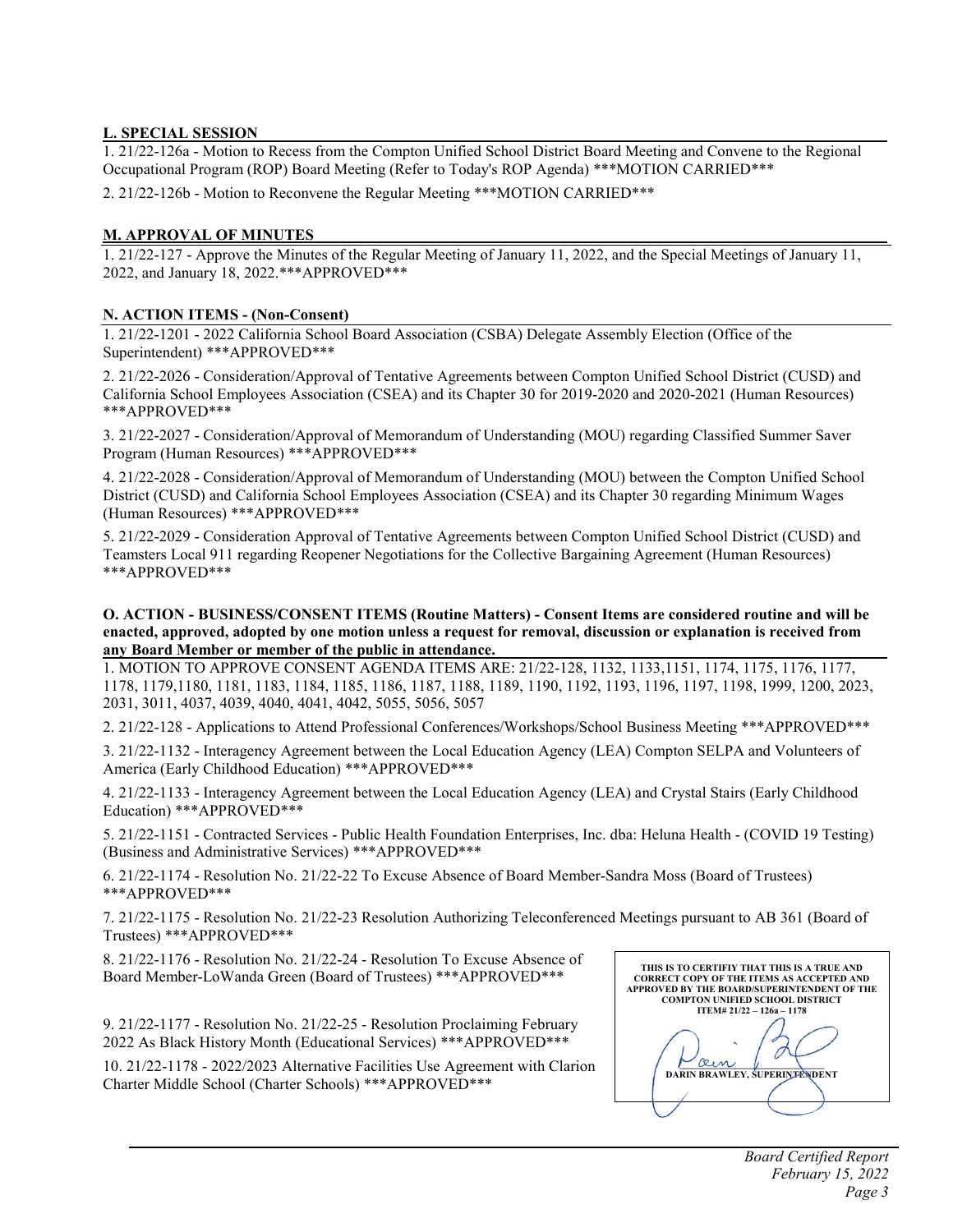11. 21/22-1179 - 2022/2023 Alternative Facilities Use Agreement with Barack Obama Charter School (Charter Schools) \*\*\*APPROVED\*\*\*

12. 21/22-1180 - Resolution No. 21/22-16 Proclaiming February 7-11, 2022 as School Counseling Week (Educational Services) \*\*\*APPROVED\*\*\*

13. 21/22-1181 - Travel - Evans Scholarship Interview Field Trip (Palm Desert, CA) (College and Career Readiness / Educational Services) \*\*\*APPROVED\*\*\*

14. 21/22-1183 - Affiliation Agreement - Science of Sport (On-Line Teacher Workshops and Resources) (Educational Service) \*\*\*APPROVED\*\*\*

15. 21/22-1184 - Memorandum of Understanding - Gizette Knight (DBA: Shining Light Foundation) (Black History Month Mural Project) (Educational Services) \*\*\*APPROVED\*\*\*

16. 21/22-1185 - Software Services Agreement - Renaissance Learning, Inc. (Accelerated Reader Program) (Rosecrans Elementary / Educational Services) \*\*\*APPROVED\*\*\*

17. 21/22-1186 - Affiliation Agreement - P.S. ARTS (Student Arts Education Program) (Whaley Middle School / Educational Services) \*\*\*APPROVED\*\*\*

18. 21/22-1187 - Affiliation Agreement - Fountain Theatre - (Drama Classes for Students) (Dickison Elementary / Educational Services) \*\*\*APPROVED\*\*\*

19. 21/22-1188 - Amendment No. 1 to Item 21/22-1089 (9/14/21) Junior Achievement of Southern California, Inc., (Financial Literacy Program for Students) (Educational Services) \*\*\*APPROVED\*\*\*

20. **TABLED -** 21/22-1189 - Affiliation Agreement - Optimum Speed, Inc. (Sports Curriculum for Students) (Educational Services)

21. 21/22-1190 - Amendment No. 1 to Item 21/22-1150 (12/14/21) Think Together (After School Program Management Services) (K-8 Elementary and Middle Schools / Educational Services) \*\*\*APPROVED\*\*\*

22. 21/22-1192 - 2022/2023 Alternative Facilities Use Agreement with Animo Compton Charter School (Charter Schools) \*\*\*APPROVED\*\*\*

23. 21-22/1193 Consultant Agreement - Pinkard Innovative Enterprises (Black Student Achievement/Educational Services) \*\*\*APPROVED\*\*\*

24. 21/22- 1196 - Contract Renewal - Non-Public Agencies (Applied Behavior Analysis / Other Services) for Students with Disabilities (SWD) (Office of Special Education / SELPA) \*\*\*APPROVED\*\*\*

25. 21/22-1197 - Affiliation Agreement - The Information & Referral Federation of Los Angeles County (DBA: 211 LA County) (Provide Resources to the Community) (Centennial High School / Educational Services) \*\*\*APPROVED\*\*\*

26. 21/22-1198 - Affiliation Agreement - The Volunteer Center South Bay/Harbor/Long Beach (Operation Teddy Bear: Backpack Giveaway and Student Presentation) (Educational Services) \*\*\*APPROVED\*\*\*

27. 2021/2022-1999 - Memorandum of Understanding (MOU) (Charles Drew Three-Year Bachelor Degree) (College & Career Readiness / Educational Services) \*\*\*APPROVED\*\*\*

28. 21/22-1200 - Consideration/Approval Adding a Regular Board Meeting on February 22, 2022, to Complete the Second Step in the Local Control and Accountability Plan (LCAP) Process (Board of Trustees) \*\*\*APPROVED\*\*\*

29. 21/22 - 2023 English Learners (EL) Waiver for Employee(s) Providing Instruction to English Language Learner Student in ROP Classrooms (Human Resources\*\*\*APPROVED\*\*\*

30. 21/22-2031 - Certificated Personnel Actions (Human Resources) \*\*\*APPROVED\*\*\*

31. 21/22 - 3011 Classified Personnel Actions (Personnel Commission) \*\*\*APPROVED\*\*\*

32. **PULLED –** *For further discussion and separate vote -*21/22-4037 - Consultant Agreement - Wolf/Lang/Christopher Architects, Inc. DBA PBK/WLC Architects (CUSD Board Room Council Chamber Renovation Design) (Facilities, Maintenance, Operations, and Transportation)

33. 21/22-4039 - Contracted Services - Southern California Gas Company ("SCG") (Install Shut Off-Valve to 2" Gas Main on Compton High School campus) (Facilities, Maintenance, Operations, and Transportation) \*\*\*APPROVED\*\*\*

34. 21/22-4040 - Amendment No. 1 to Item No. 21/22-4034 (1/18/2022) - Contracted Services - Southern California Edison (SCE) (Engineering Advance to Design of Underground Electric Distribution) (Facilities, Maintenance, Operations, and Transportation) \*\*\*APPROVED\*\*\*

| THIS IS TO CERTIFIY THAT THIS IS A TRUE AND<br><b>CORRECT COPY OF THE ITEMS AS ACCEPTED AND</b><br><b>APPROVED BY THE BOARD/SUPERINTENDENT OF THE</b><br><b>COMPTON UNIFIED SCHOOL DISTRICT</b> |
|-------------------------------------------------------------------------------------------------------------------------------------------------------------------------------------------------|
| $ITEM# 21/22 - 1179 - 4040$                                                                                                                                                                     |
|                                                                                                                                                                                                 |
| <b>DARIN BRAWLEY, SUPERINTENDENT</b>                                                                                                                                                            |
|                                                                                                                                                                                                 |
|                                                                                                                                                                                                 |